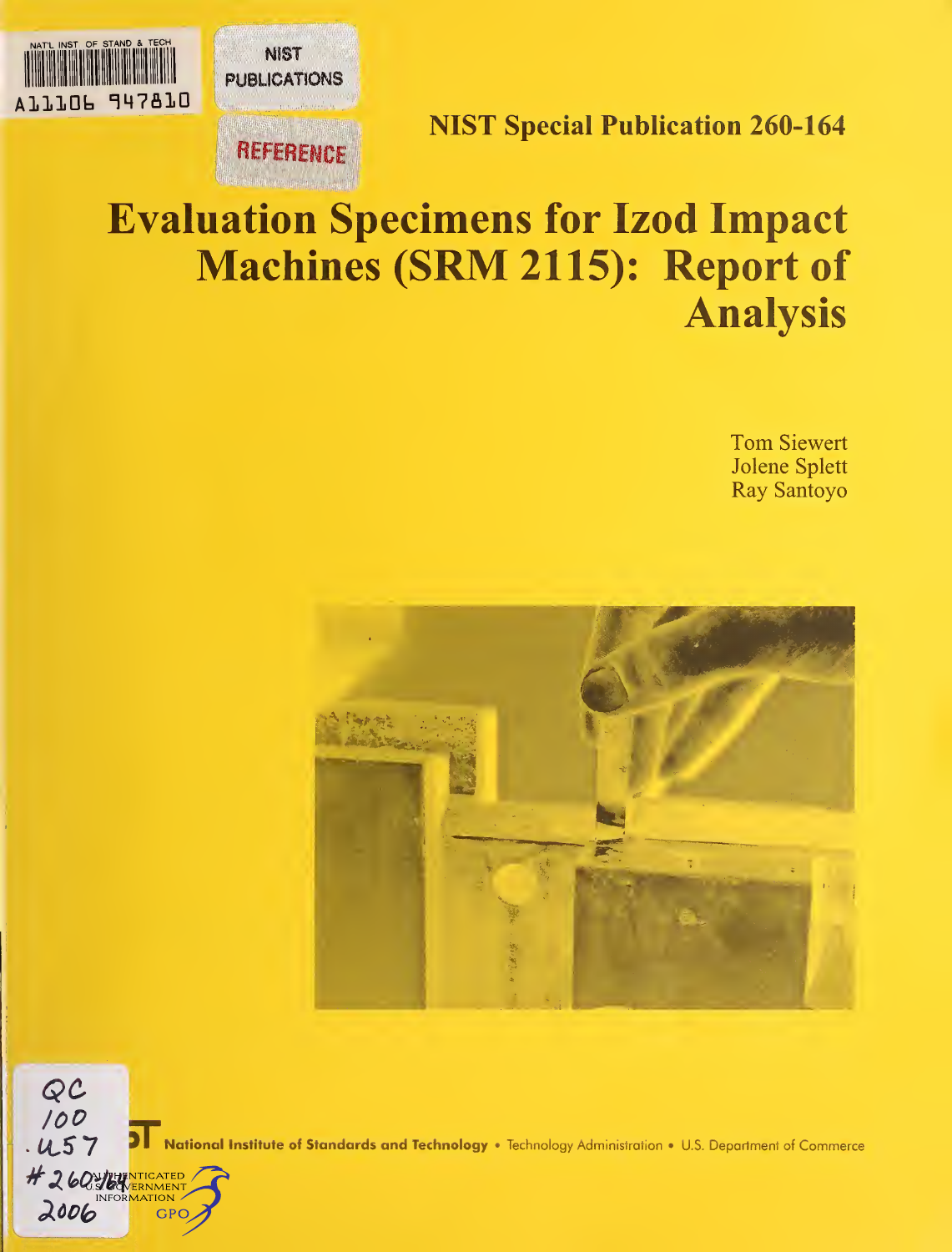he National Institute of Standards and Technology was established in 1988 by Congress to "assist industry in the development of technology ... needed to improve product quality, to modernize manufacturing processes, to ens product reliability ... and to facilitate rapid commercialization ... of products based on new scientific discoveries."

NIST, originally founded as the National Bureau of Standards in 1901, works to strengthen U.S. industry's competitiveness; advance science and engineering; and improve public health, safety, and the environment. One of the agency's basic functions is to develop, maintain, and retain custody of the national standards of measurement, and provide the means and methods for comparing standards used in science, engineering, manufacturing, commerce, industry, and education with the standards adopted or recognized by the Federal Government.

As an agency of the U.S. Commerce Department's Technology Administration, NIST conducts basic and applied research in the physical sciences and engineering, and develops measurement techniques, test methods, standards, and related services. The Institute does generic and precompetitive work on new and advanced technologies. NIST's research facilities are located at Gaithersburg, MD 20899, and at Boulder, CO 80303. Major technical operating units and their principal activities are listed below. For more information visit the NIST Website at http://www.nist.gov, or contact the Publications and Program Inquiries Desk, 301-975-3058.

### Office of the Director

•National Quality Program International and Academic Affairs

### Technology Services

•Standards Services •Technology Partnerships •Measurement Services •Information Services •Weights and Measures

# Advanced Technology Program

•Economic Assessment •Information Technology and Applications Chemistry and Life Sciences •Electronics and Photonics Technology

# Manufacturing Extension Partnership Program

•Regional Programs National Programs •Program Development

# Electronics and Electrical Engineering

### Laboratory

•Microelectronics •Law Enforcement Standards •Electricity •Semiconductor Electronics Radio-Frequency Technology<sup>1</sup> ·Electromagnetic Technology Optoelectronics<sup>1</sup> Magnetic Technology<sup>1</sup>

#### Materials Science and Engineering Laboratory

•Intelligent Processing of Materials Ceramics •Materials Reliability 1 •Polymers •Metallurgy •NIST Center for Neutron Research

### Chemical Science and Technology **Laboratory**

•Biotechnology •Process Measurements •Surface and Microanalysis Science •Physical and Chemical Properties 2 •Analytical Chemistry

### Physics Laboratory

•Electron and Optical Physics •Atomic Physics •Optical Technology •Ionizing Radiation Time and Frequency<sup>1</sup> •Quantum Physics'

### Manufacturing Engineering

**Laboratory** •Precision Engineering •Manufacturing Metrology •Intelligent Systems Fabrication Technology •Manufacturing Systems Integration

### Building and Fire Research Laboratory

•Applied Economics •Materials and Construction Research •Building Environment •Fire Research

# Information Technology Laboratory

Mathematical and Computational Sciences<sup>2</sup> •Advanced Network Technologies •Computer Security •Information Access •Convergent Information Systems •Information Services and Computing •Software Diagnostics and Conformance Testing •Statistical Engineering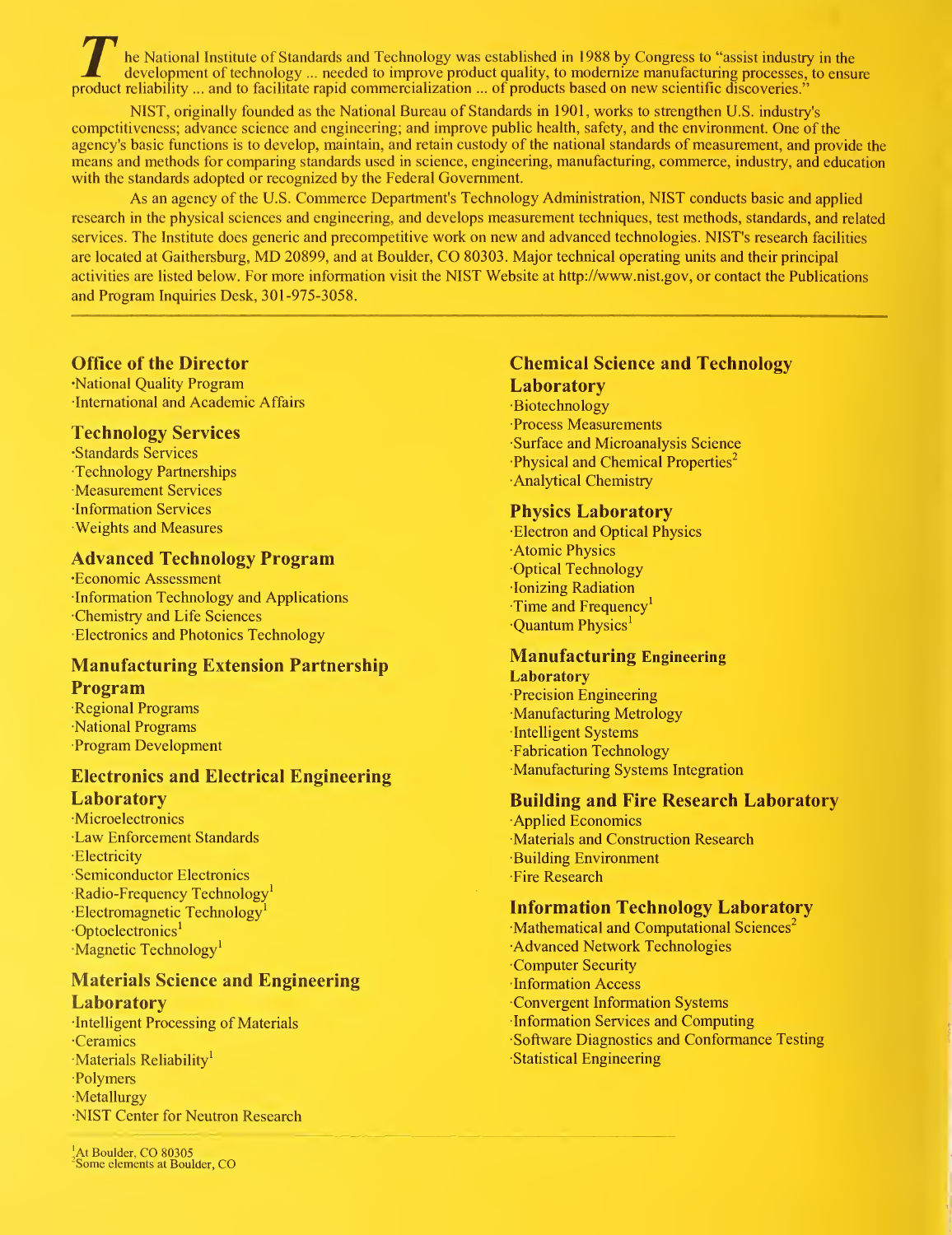# NIST Special Publication 260-164

# Evaluation Specimens for Izod Impact Machines (SRM 2115): Report of Analysis

Tom Siewert Ray Santoyo Materials ReliabilityDivision Materials Science and Engineering Laboratory

> Jolene Splett Statistical Engineering Division Information Technology Laboratory

National Institute of Standards and Technology Boulder, Colorado 80305

October 2006



U.S. Department of Commerce Carlos M. Gutierrez, Secretary

Technology Administration Robert Cresanti, Under Secretary of Commerce for Technology

> National Institute of Standards and Technology William A. Jeffrey, Director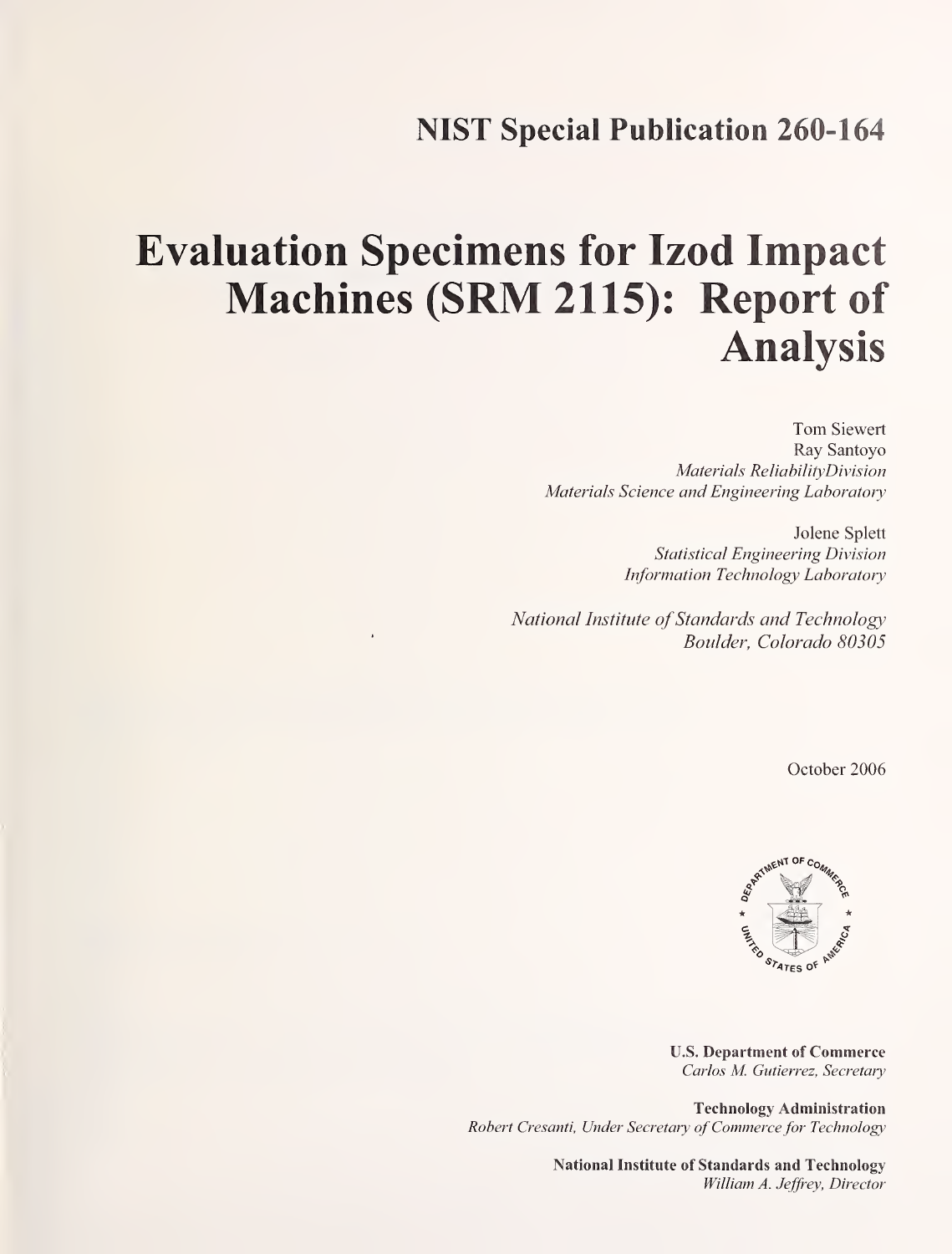Certain commercial entities, equipment, or materials may be identified in this document in order to describe an experimental procedure or concept adequately. Such identification is not intended to imply recommendation or endorsement by the National Institute of Standards and Technology, nor is it intended to imply that the entities, materials, or equipment are necessarily the best available for the purpose.

National Institute of Standards and Technology Special Publication 260-164 Natl. Inst. Stand. Technol. Spec. Publ. 260-164, 10 pages (October 2006) CODEN: NSPUE2

> U.S. GOVERNMENT PRINTING OFFICE WASHINGTON: 2006

For sale by the Superintendent of Documents, U.S. Government Printing Office Internet: bookstore.gpo.gov — Phone: (202) 512-1800 — Fax: (202) 512-2250 Mail: Stop SSOP, Washington, DC 20402-0001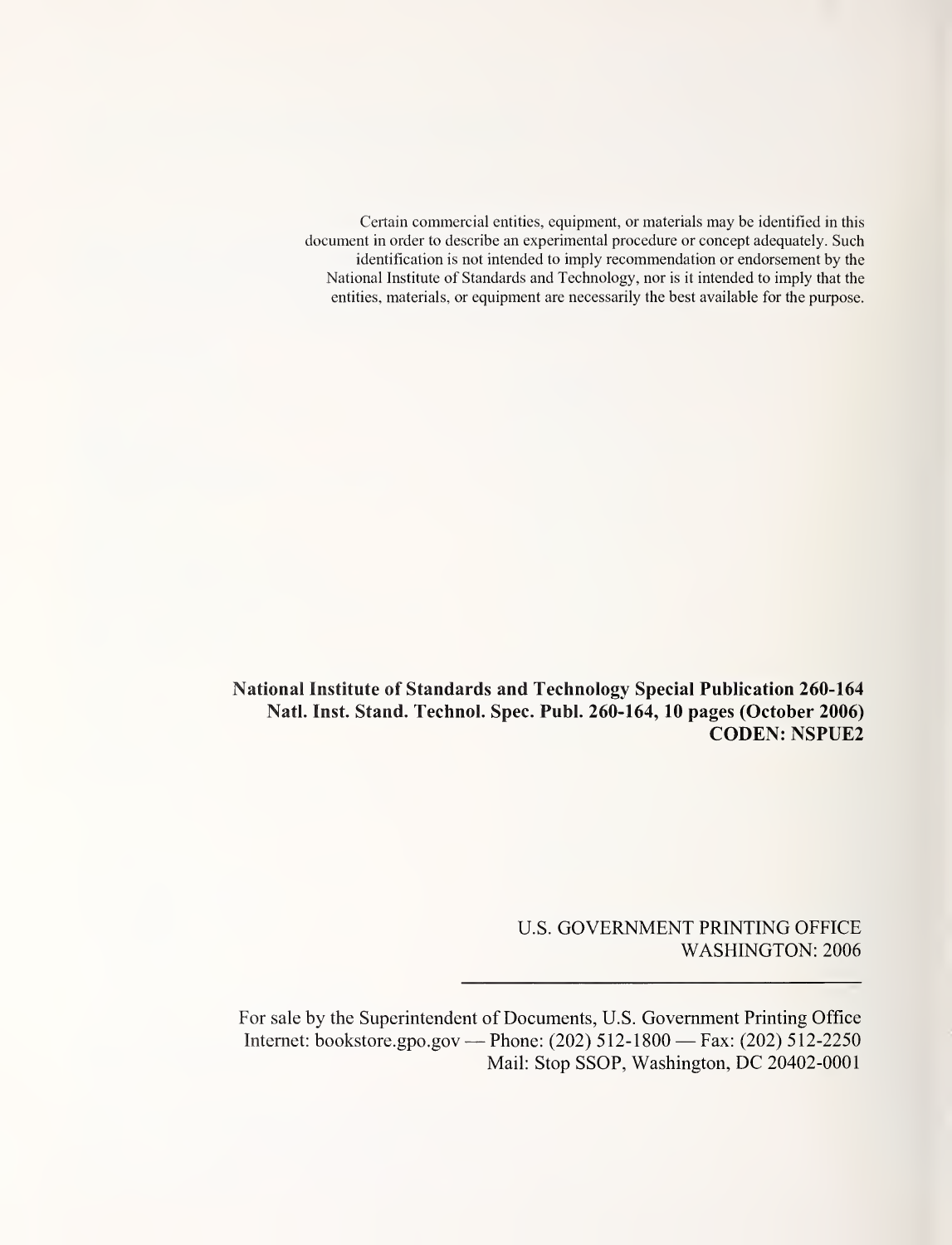# **Contents**

 $\bar{\gamma}$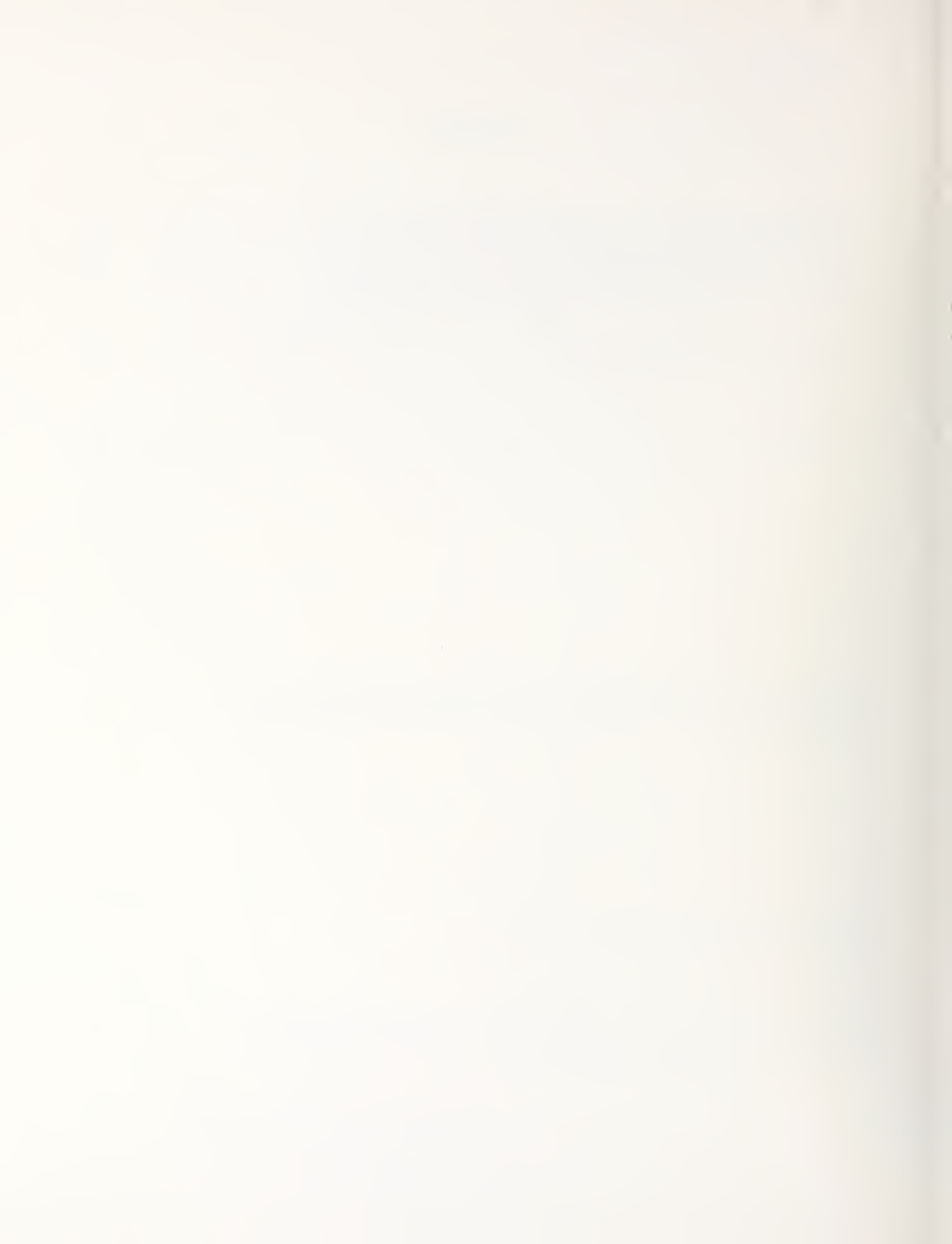# Evaluation Specimens for Izod Impact Machines (SRM2115): Report of Analysis

Tom Siewert,\* Jolene Splett,<sup>†</sup> and Ray Santoyo\*

National Institute of Standards and Technology 325 Broadway Boulder, CO 80305

In the past few years, we have received <sup>a</sup> number of requests to verify the performance of Izod impact machines, similar to what we offer for Charpy impact machines. Although there are similarities between Izod and Charpy impact testing, there are some notable differences that needed to be examined, including test temperature (the Izod configuration precludes cooling), specimen orientation, and specimen length. This report describes the development of a final Izod specimen design and test procedure, that produced a suitable mean energy and a coefficient of variation similar to what is found in the Charpy program.

Keywords: impact test; Izod impact; standard reference materials

# 1. Introduction

ASTM Standard E23, "Standard Test Methods for Notched Bar Impact Testing of Metallic Materials" (Ref. [1]) describes procedures for pendulum impact testing in both Charpy and Izod configurations. It is most commonly used with the Charpy specimen configurations, and most users are familiar with verification procedures. However, Standard E23 offers no guidelines for verification of Izod machine performance by test specimens. In fact, there are no known sources for Izod verification specimens from any national measurement institute around the world. This report describes the development of such specimens in two steps: (1) investigation of the effects of the differences between the Izod and Charpy configurations, and (2) characterization of the Izod specimens to a degree where they could be used to verify the performance of Izod impact machines.

^Materials Reliability Division Materials Science and Engineering Laboratory Statistical Engineering Division Information Technology Laboratory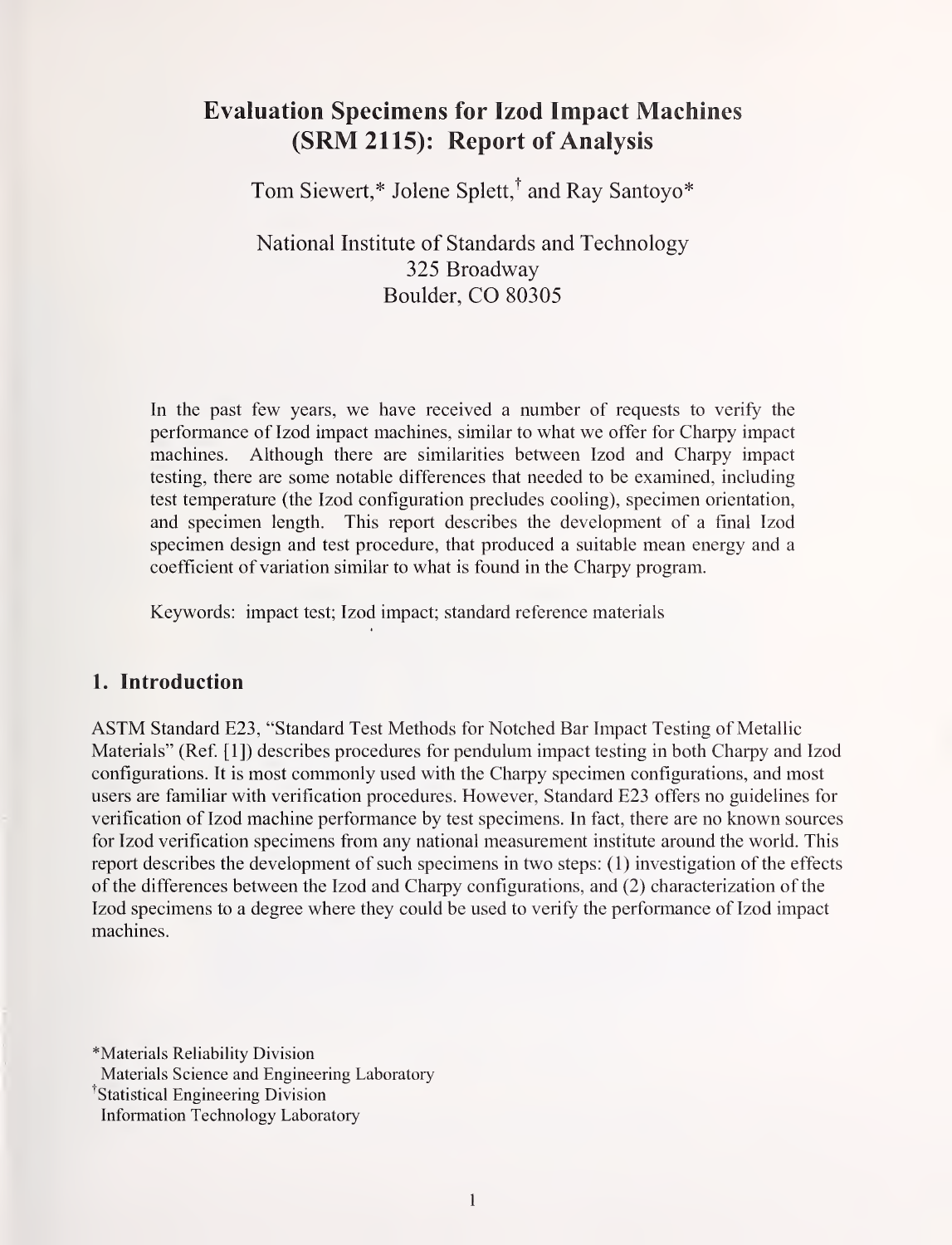Figure <sup>1</sup> shows a Charpy impact specimen (on the left) and an Izod specimen (on the right). Both specimens have an identical cross section (10 mm by <sup>10</sup> mm) and an identical V notch (located 27.5 mm from one end for Charpy specimens and <sup>28</sup> mm from one end for Izod specimens). Figure <sup>1</sup> also shows <sup>a</sup> substantial difference in their overall length (55 mm for Charpy and <sup>75</sup> mm for Izod) due to the end clamp design of the Izod configuration.

NIST offers Charpy impact specimens in a variety of energies (from near <sup>15</sup> <sup>J</sup> to 200 J) that are designed to span the capacity range of most impact machines. For the initial evaluation of Izod machines, we decided to start with a single energy range, and selected the material used in the low-energy range for Charpy machines (SRM 2092). The material is heat treated to the highest strength, so it has a high resistance to fracture but for only a short period of time (Ref. [2]), which produces a fairly low absorbed energy value, near 15 J on a Charpy machine. As the force must be counterbalanced by the machine, this sharp blow also translates to a quick shock load to the machine anvil and striker, an effective, yet simple evaluation of the quality of the machine and its mounts. However, the Izod test procedure requires aligning and clamping the specimen in an Izod vise (a relatively slow process), and so this necessitates testing at room temperature, instead of the  $-40^{\circ}$ C temperature used for the SRM 2092 Charpy procedure. This upward shift in temperature was expected to raise the absorbed energy slightly, and is one example of the procedural changes that needed to be evaluated.



Figure 1. Photograph comparing a Charpy specimen (left) and Izod specimen (right).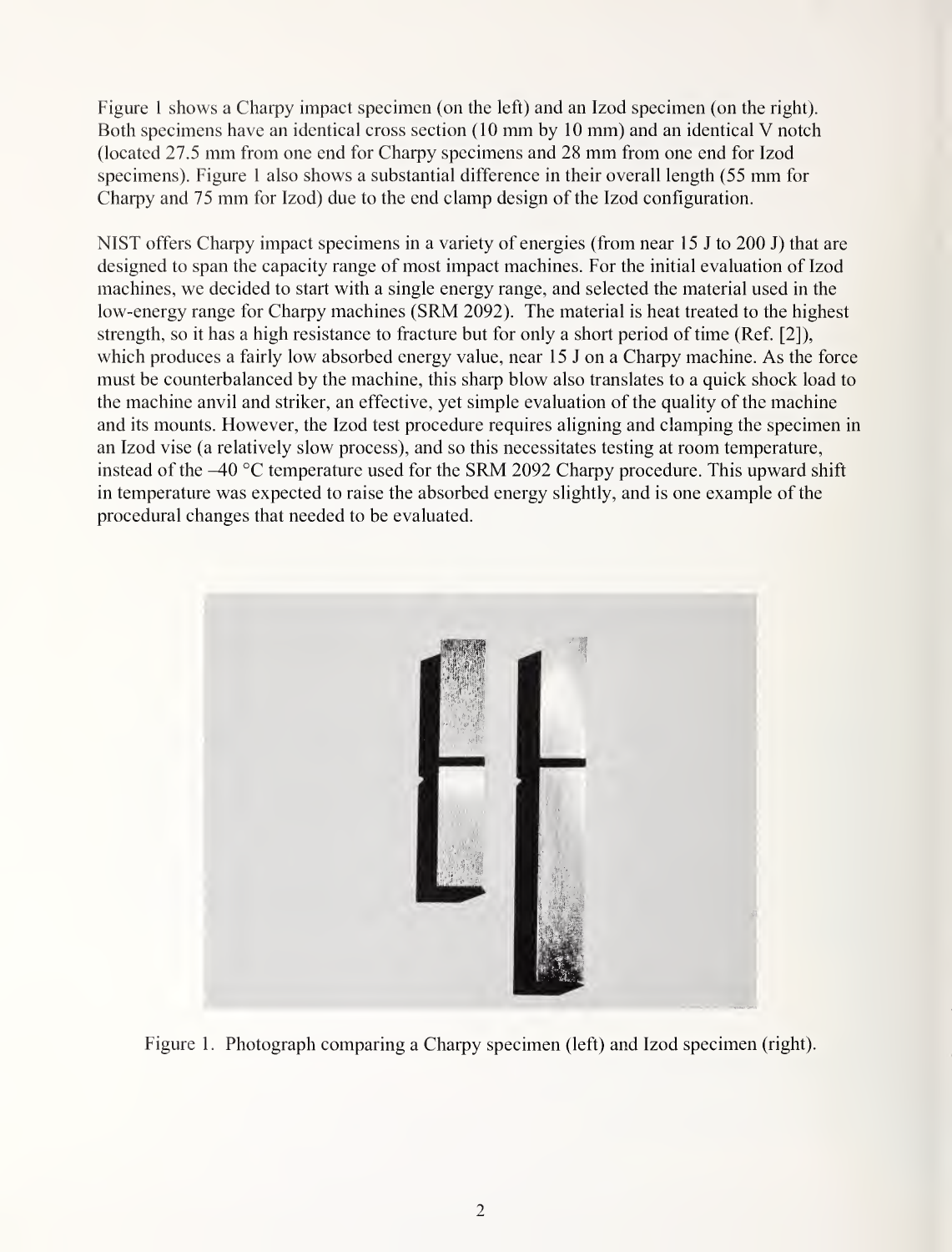# 2. Experimental Design and Analysis

A group of Izod specimens was machined and heat treated along with one of our standard batches of low-energy Charpy reference specimens (LL104), using the same shop and steel. The specimens were all tested at the same time, in the NIST Charpy reference laboratory by the same technician. Standard Charpy specimens will fit in an Izod machine, but not vice versa. Thus, we decided to test all feasible combinations of specimens and machines to validate the Izod results. Data were collected *at room temperature* for the two kinds of specimens, Izod and Charpy, as follows.

- <sup>1</sup> . A NIST Charpy reference machine was used to test five Charpy specimens. (Charpy/Charpy)
- 2. A NIST Izod machine was used to test five Charpy specimens. (Izod 1/Charpy)
- 3. A NIST Izod machine was used to test 25 Izod specimens. (Izod1/Izod)
- 4. An external Izod machine was used to test <sup>10</sup> Izod specimens. (Izod2/Izod)

The raw data are shown in Figure 2 for each of the four machine/specimen combinations, or treatment groups.

Visual inspection of the raw data indicates that there is greater variation in measurements obtained with the NIST Izod machine than measurements obtained with the NIST Charpy machine, regardless of specimen type. In addition, the data points do not overlap at all for



Figure 2. Measurement results for four treatment groups. Some test results are nominally the same, so not all data points are visible on the graph.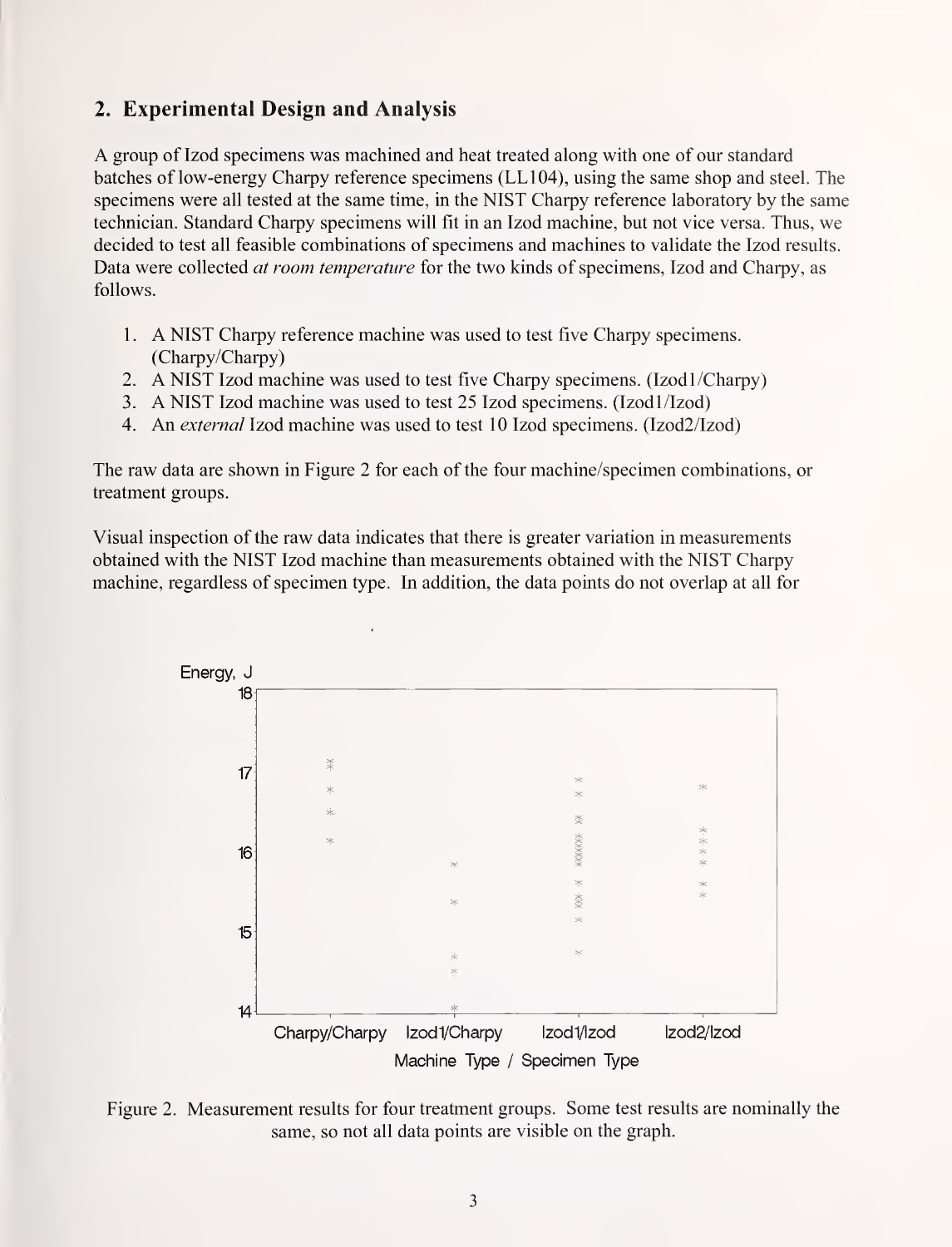Charpy/Charpy and Izodl/Charpy treatment groups. The apparent discrepancy between the two NIST machines (Charpy and Izodl) can be attributed to the difference in toss energy, as only one end of the specimen is free to move as the specimen is struck in the Izod configuration. The possible shift in data means between Charpy specimens tested in the NIST Izod machine to Izod specimens tested in the NIST Izod machine might be at least partially explained by a change in stiffness between the two specimens in the Izod mount. The external Izod machine appears to agree with the NIST Izod machine fairly well. The values for Charpy specimens tested on the Charpy machine at room temperature were several joules higher than the certified value of LL104 (tested at  $-40$  °C), a quite reasonable and expected difference. Figure 3 displays group means along with error bars ( $\pm 2s/\sqrt{n}$ ).

A one-way analysis of variance to compare group means indicates that at least one mean is different from the others (p value  $\leq 0.0001$ ). Next, we compared each group to Izodl/Izod separately to determine whether other treatment groups can validate the Izodl /Izod results. Table <sup>1</sup> displays the results of the comparisons of the individual treatment groups.



Figure 3. Treatment group means with error bars. The error bars are twice the standard error of the mean.

Table 1. Pairwise comparisons of treatment group means.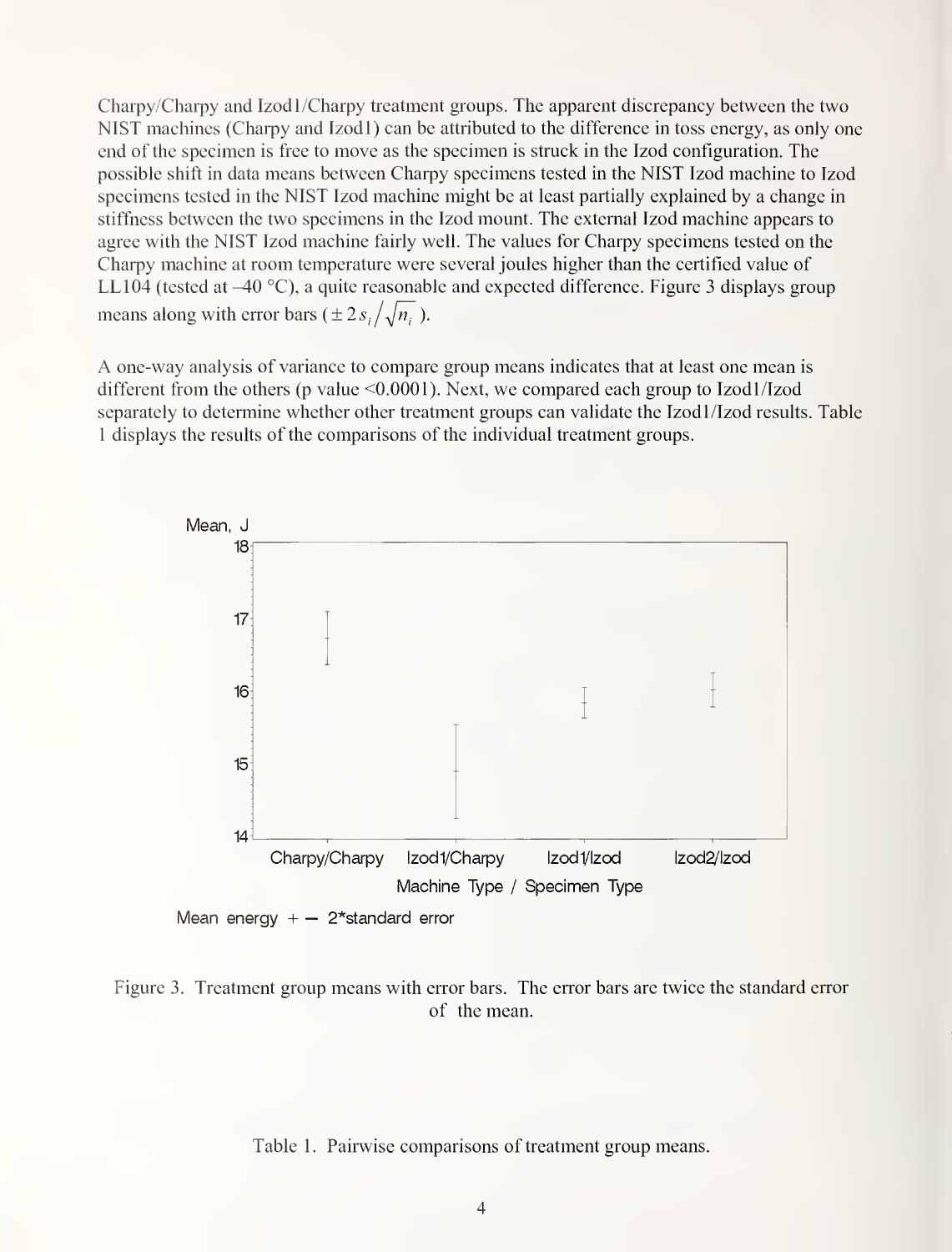| Parameter                   | <b>Estimate</b> , <b>J</b> | Stand. error, J | t Value | Pr >  t |
|-----------------------------|----------------------------|-----------------|---------|---------|
| $Chary/Chary-Izod1/Izod$    | 0.893                      | 0.249           | 3.59    | 0.0009  |
| $Izod1/Charpy - Izod1/Izod$ | $-0.950$                   | 0.249           | $-3.82$ | 0.0004  |
| $Izod2/Izod-Izod1/Izod$     | 0.176                      | 0.190           | 0.93    | 0.4     |

Table 2. Summary statistics for Izod data.

|                                         | Izod machine #1 - NIST | Izod machine #2 - External |
|-----------------------------------------|------------------------|----------------------------|
| $\boldsymbol{n}$                        |                        |                            |
|                                         | 15.836 J               | $16.012$ J                 |
|                                         | 0.522 J                | $0.375$ J                  |
| $u(\bar{x}_i) = \bar{s}_i / \sqrt{n_i}$ | $0.104$ J              | 0.119J                     |
|                                         |                        |                            |

The analysis indicates that the means of the Izod1/Izod and Izod2/Izod treatment groups do not differ significantly. However, the means for both Charpy/Charpy and Izodl/Charpy treatment groups differ significantly from Izodl/Izod. Thus, only the Izod2/Izod data can be used to confirm the Izodl/Izod data. The Charpy specimens measured on the NIST Izod machine do not (and were not expected to) validate the Izodl/Izod measurements, but do show the differences between (a) Izod specimens tested in an Izod machine, and (b) Charpy specimens in an Izod machine or Charpy specimens in a Charpy machine.

# 3. Material Homogeneity

The manufacturing process for Izod specimens was identical to that for Charpy specimens, the only difference being that the Izod specimens were machined to slightly different dimensional specifications than those of Charpy specimens. Thus, the batch of Izod specimens is considered to be fairly homogeneous, based on past experience with specimens manufactured for the Charpy verification program.

# 4. Reference Value and Uncertainty

Table 2 displays the information necessary to compute the reference value and its associated uncertainty for batch LL104 of Izod SRM specimens.

The measurement equation used to determine the reference value is

 $Y = X + B$ .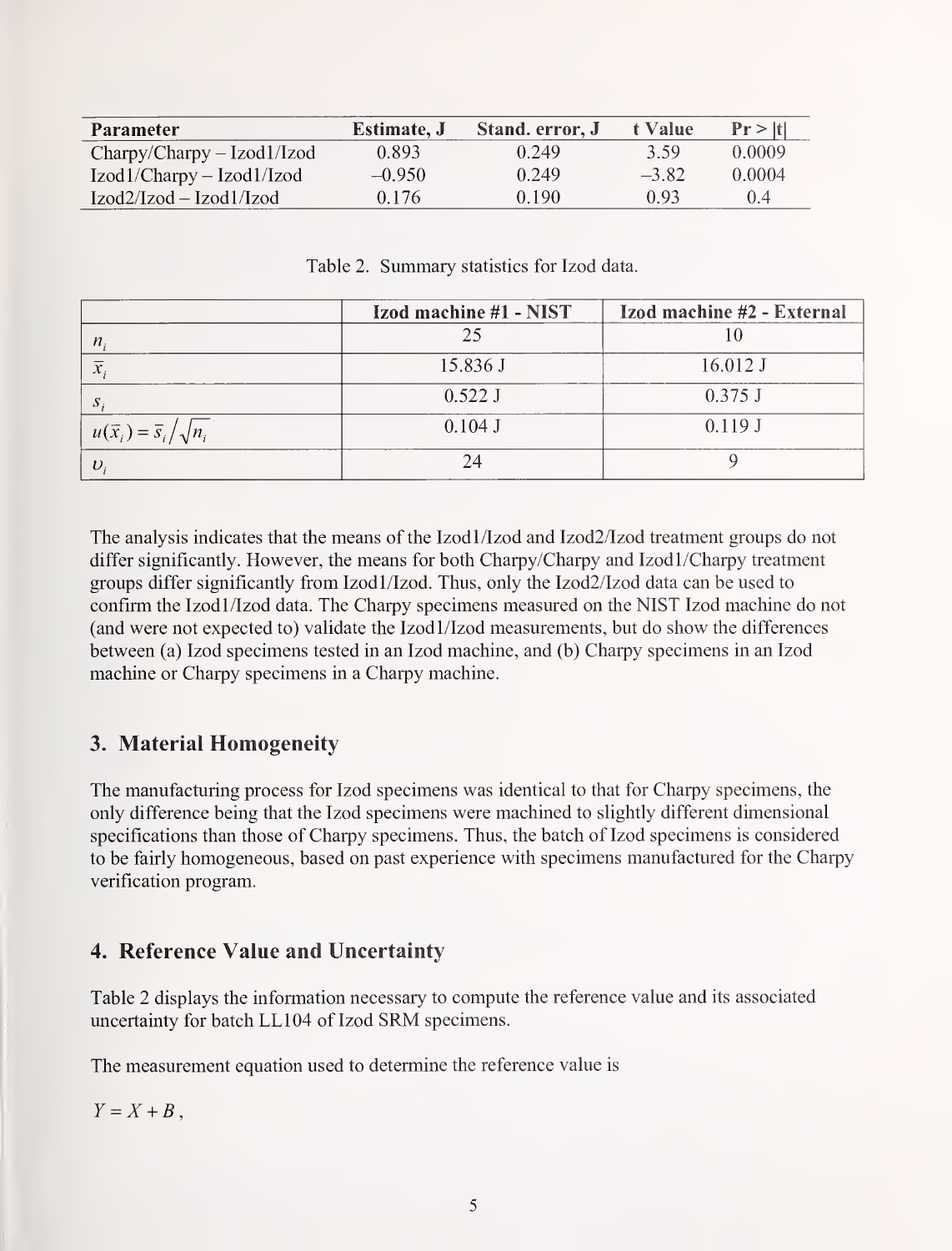where  $X = \overline{x}_1 = 15.836$  J is the mean of the 25 measurements of Izod specimens taken on the NIST Izod machine, and B is an unknown bias that has <sup>a</sup> Type B rectangular distribution centered about zero. The reference value is

 $Y = X + B = 15.836 + 0 = 15.836$  J.

We used <sup>a</sup> method called BOB (Type B on Bias) to compute the uncertainty of the reference value using the NIST Izod within-machine variation and the variation between the two Izod machines. (See Ref. [3] for details regarding the BOB method.)

The within-machine uncertainty,  $u(X) = u(\bar{x}_1) = 0.104$  J, was computed using the 25 measurements on the NIST Izod machine and has  $v_x = v_1 = 24$  degrees of freedom.

The between-machine uncertainty  $u(B)$  and associated degrees of freedom  $v_B$ ,

$$
u(B) = \frac{|\bar{x}_1 - \bar{x}_2|}{2\sqrt{3}} = \frac{|15.836 - 16.012|}{2\sqrt{3}} = 0.051 \text{ J, and}
$$
  

$$
\upsilon_B = \frac{\frac{1}{2}(\bar{x}_2 - \bar{x}_1)^2}{u^2(\bar{x}_1) + u^2(\bar{x}_2)} = 0.62 \Rightarrow 1,
$$

were computed based on the rectangular Type B distribution.

The combined standard uncertainty of the reference value is

$$
u_c(Y) = \sqrt{u^2(X) + u^2(B)} = \sqrt{(0.104)^2 + (0.051)^2} = 0.116 \text{ J}.
$$

The Satterthwaite approximation (Ref. [4]) was used to compute the effective degrees of freedom as follows:

$$
\upsilon_c = \frac{u_c^4(Y)}{\frac{u^4(X)}{v_x} + \frac{u^4(B)}{v_B}} = \frac{(0.116)^4}{\frac{(0.104)^4}{24} + \frac{(0.051)^4}{1}} = 15.5 \Rightarrow 15.
$$

Thus, the expanded uncertainty associated with <sup>a</sup> <sup>95</sup> % confidence interval is

$$
U = t_{0.975,15}(u_c) = 2.131(0.116) = 0.247
$$
 J.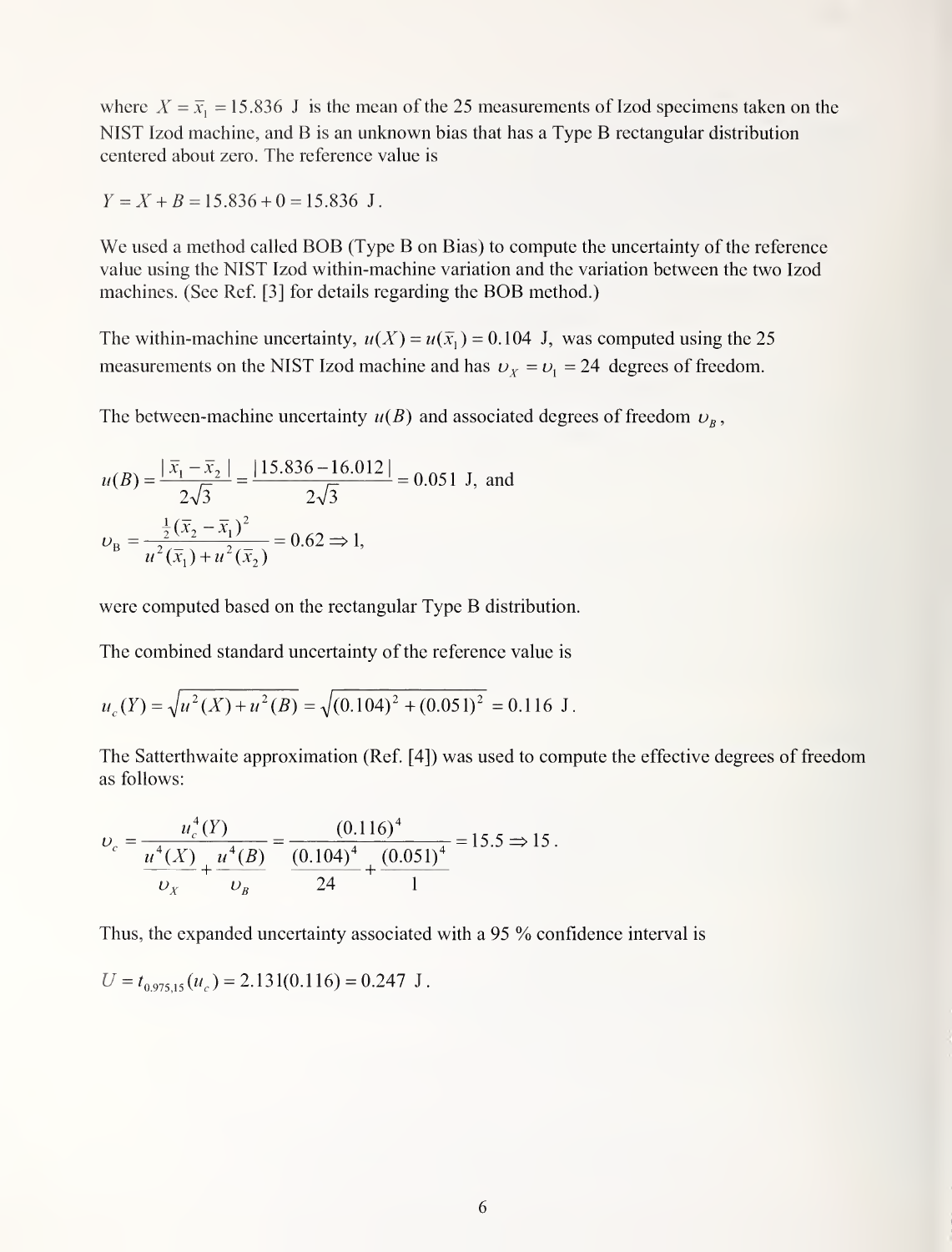# 5. Discussion

The results presented in this document indicate that an Izod machine verification program similar to that for Charpy machines is feasible. We developed appropriate test methods and validated the NIST Izod measurement results with <sup>a</sup> secondary Izod machine. We computed <sup>a</sup> reference value and its associated uncertainty. The data for the two Izod machines agree well, but Izod data do not agree with Charpy data, even when specimens are produced from the same batch of material. This disagreement may be due to inherent differences between the two types of machines, such as, for example, differences in toss energy for the two machines.

# 6. References

[1] ASTM Standard E23, Standard test methods for notched bar impact testing of metallic materials, ASTM International, West Conshohocken, Pennsylvania (2005).

[2] C. N. McCowan, T. A. Siewert, and D. P. Vigliotti, Charpy verification program: Reports covering 1989-2002, NIST Technical Note 1500-9 (September 2003), p. 10.

[3] Levenson, M. S., Banks, D. L., Eberhardt, K. R., Gill, L. M, Guthrie, W. F., Liu, H. K., Vangel, M. G., Yen, J. H., and Zhang, N. F., An approach to combining results from multiple methods motivated by the ISO GUM, NIST Journal of Research 105(4): 571-579 (July-August 2000).

[4] B. N. Taylor and C. E. Kuyatt, Guidelines for evaluating and expressing uncertainty in NIST measurement results, NIST Technical Note 1297 (1994).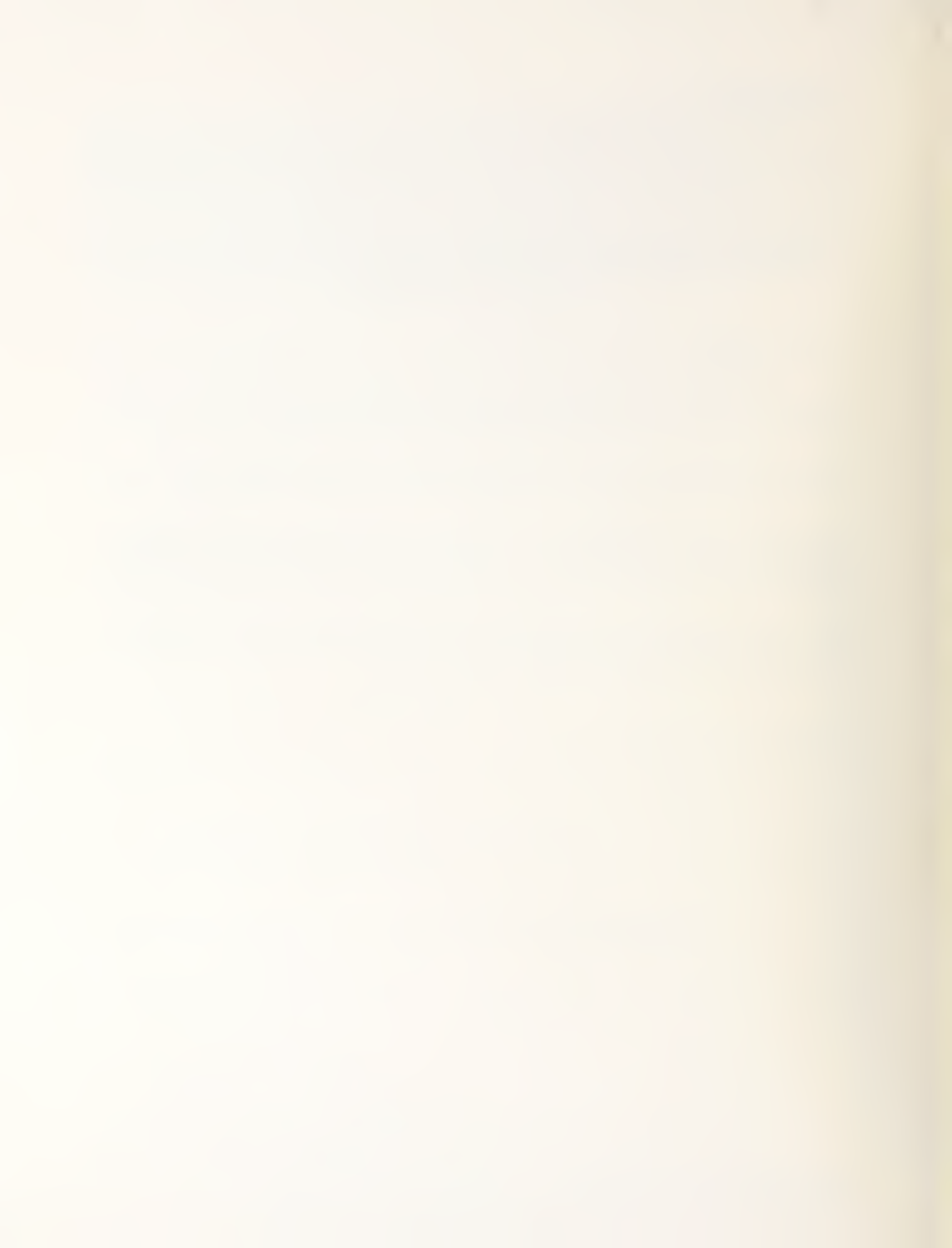# $\boldsymbol{N}\boldsymbol{S}\boldsymbol{T}$  Technical Publications

### Periodical

Journal of Research of the National Institute of Standards and Technology—Reports NIST research and development in metrology and related fields of physical science, engineering, applied mathematics, statistics, biotechnology, and information technology. Papers cover a broad range of subjects, with major emphasis on measurement methodology and the basic technology underlying standardization. Also included from time to time are survey articles on topics closely related to the Institute's technical and scientific programs. Issued six times a year.

### Nonperiodicals

Monographs—Major contributions to the technical literature on various subjects related to the Institute's scientific and technical activities.

Handbooks—Recommended codes of engineering and industrial practice (including safety codes) devel- oped in cooperation with interested industries, professional organizations, and regulatory bodies.

Special Publications—Include proceedings of conferences sponsored by NIST, NIST annual reports, and other special publications appropriate to this grouping such as wall charts, pocket cards, and bibliographies.

National Standard Reference Data Series—Provides quantitative data on the physical and chemical properties of materials, compiled from the world's literature and critically evaluated. Developed under a worldwide program coordinated by NIST under the authority of the National Standard Data Act (Public Law 90-396). NOTE: The Journal of Physical and Chemical Reference Data (JPCRD) is published bimonthly for NIST by the American Institute of Physics (A1P). Subscription orders and renewals are available from AIP, P.O. Box 503284, St. Louis, MO 63150-3284.

Building Science Series—Disseminates technical information developed at the Institute on building materials, components, systems, and whole structures. The series presents research results, test methods, and performance criteria related to the structural and environmental functions and the durability and safety characteristics of building elements and systems.

Technical Notes—Studies or reports which are complete in themselves but restrictive in their treatment of a subject. Analogous to monographs but not so comprehensive in scope or definitive in treatment of the subject area. Often serve as a vehicle for final reports of work performed at NIST under the sponsorship of other government agencies. Voluntary Product Standards—Developed under procedures published by the Department of Commerce in Part 10, Title 15, of the Code of Federal Regulations. The standards establish nationally recognized requirements for products, and provide all concerned interests with <sup>a</sup> basis for common understanding of

the characteristics of the products. NIST administers this program in support of the efforts of private-sector standardizing organizations.

Order the following NIST publications—FIPS and NISTIRs—from the National Technical Information Service, Springfield, VA 22161.

Federal Information Processing Standards Publications (FIPS PUB)—Publications in this series collectively constitute the Federal Information Processing Standards Register. The Register serves as the official source of information in the Federal Government regarding standards issued by NIST pursuant to the Federal Property and Administrative Services Act of 1949 as amended. Public Law 89-306 (79 Stat. <sup>1</sup> 127), and as implemented by Executive Order 11717 (38 FR 12315, dated May <sup>1</sup> 1,1973) and Part <sup>6</sup> of Title <sup>15</sup> CFR (Code of Federal Regulations).

NIST Interagency or Internal Reports (NISTIR)—The series includes interim or final reports on work performed by NIST for outside sponsors (both government and nongovernment). In general, initial distribution is handled by the sponsor; public distribution is handled by sales through the National Technical Information Service, Springfield, VA 22161, in hard copy, electronic media, or microfiche form. NISTIR's may also report results of NIST projects of transitory or limited interest, including those that will be published subsequently in more comprehensive form.